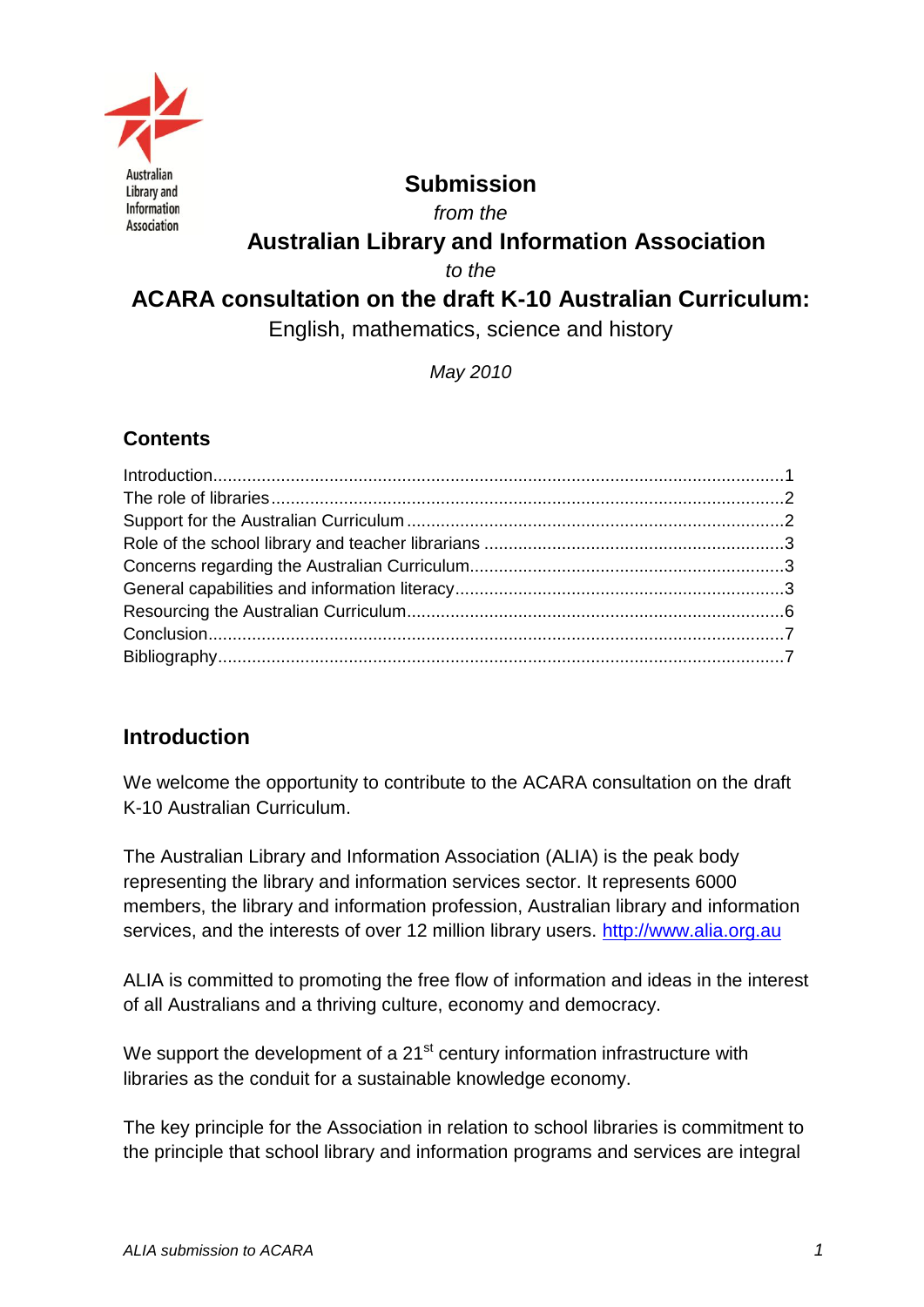to the mission, objectives, and teaching and learning goals of the school, and provide the foundations for lifelong learning.

The school library and the teacher librarian will be integral to the implementation of the Australian Curriculum. The integration of information literacy into the curriculum and the explicit teaching of information skills are essential to ensure that students become independent, discerning lifelong learners.

This submission presents comments from teacher librarians in the ALIA Schools Group – a group which comprises teacher librarians across Australia who are committed professionals and members of the Association.

### <span id="page-1-0"></span>**The role of libraries**

ALIA advocates the development of an informed society that can partake of and participate in skilled decision-making. Accurate, relevant and timely information is the key ingredient to effective decision-making. Australia's long-term economic development is dependent on its ability to use information to make decisions that enable growth, progress and productivity.

Libraries and the library profession contribute to an informed society by acquiring, organising, archiving, retrieving, using, synthesising and analysing information and thereby empowering users so that they can utilise this information in their decisionmaking processes.

School libraries sit within the broader structure of the Australian library infrastructure. This infrastructure includes: the National Library and state/territory libraries, 42 university libraries, more than 350 TAFE libraries, over 1500 public libraries, approximately 9000 school libraries, and hundreds of special libraries (eg government department, law, research, health, corporate etc.). The collections from these libraries are supported by professionally produced catalogues, indexes and abstracts, a national bibliographic database (Libraries Australia), a national schools database (SCIS), digital preservation, interlibrary loan, and database consortia arrangements all of which underpin world class research, creativity and innovation.

# <span id="page-1-1"></span>**Support for the Australian Curriculum**

The concept of an Australian Curriculum is attractive as it theoretically avoids the duplication of effort that is currently happening in each state. It is also an opportunity for school libraries and teacher librarians to work with teachers in developing units of work that are inquiry based. The opportunities that the Australian Curriculum provides for collaborative planning, teaching and reviewing for classroom teachers and teacher librarians is an exciting one. This collaborative process is also the fundamental principle that ensures students attain relevant learning outcomes and become lifelong learners.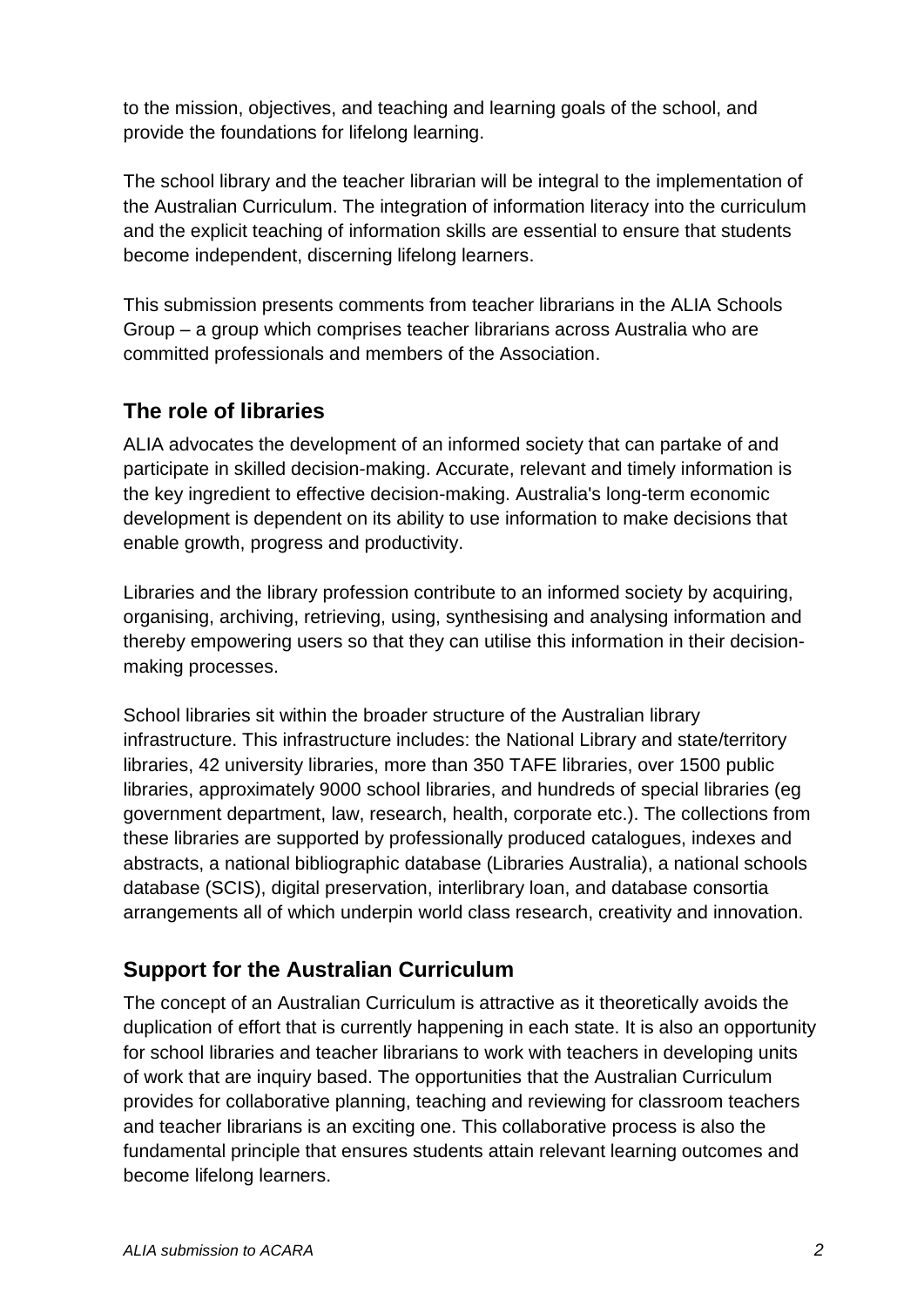Inquiry based units of work allow students to develop a range of information skills that, when explicitly taught, enables the learner to know how to learn. Content is important but at times has been the focal point to learning to the detriment of students being taught information skills. We live in the digital age where information is everywhere. The development of information literacy in a systematic and sequential way is critical. Today, for our students to be effective global citizens, they need to acquire the skills to define, locate, select, organise, present, critically appraise, and evaluate information. To become information literate is truly what allows a student to navigate effectively and efficiently and to become a successful learner.

### <span id="page-2-0"></span>**Role of the school library and teacher librarians**

The role of the school library is critical to the Australian Curriculum. The primary function of a school library is to underpin the school's mission statement by providing services, resources and programmes that foster opportunities for lifelong learning, literacy, reading and the love of literature. The school library also offers all members of its community the opportunity to develop as informed and responsible citizens and to contribute to the Australian democracy, culture, society and economy. The school library operates on three levels as a learning centre, a resource centre and as a service centre.

To support the role of the school library, the teacher librarian, who holds qualifications in both teaching and librarianship, is the expert in the school who can assist classroom teachers with explicitly teaching information skills and ensuring that these skills are incorporated into learning and teaching.

# <span id="page-2-1"></span>**Concerns regarding the Australian Curriculum**

In reviewing the Australian Curriculum, this submission focuses on the following two questions:

- 1. In what ways do the general capabilities relate to the work of teacher librarians, as the skills associated with information literacy are not explicitly mentioned?
- 2. What are the implications for resourcing the Australian Curriculum?

### <span id="page-2-2"></span>**General capabilities and information literacy**

The ability to process and use information effectively is a basic survival skill for those who wish to be successful learners in the 21st century. Learners, who are able to find, analyse, evaluate and ethically use information for a given purpose in a variety of formats are considered information literate.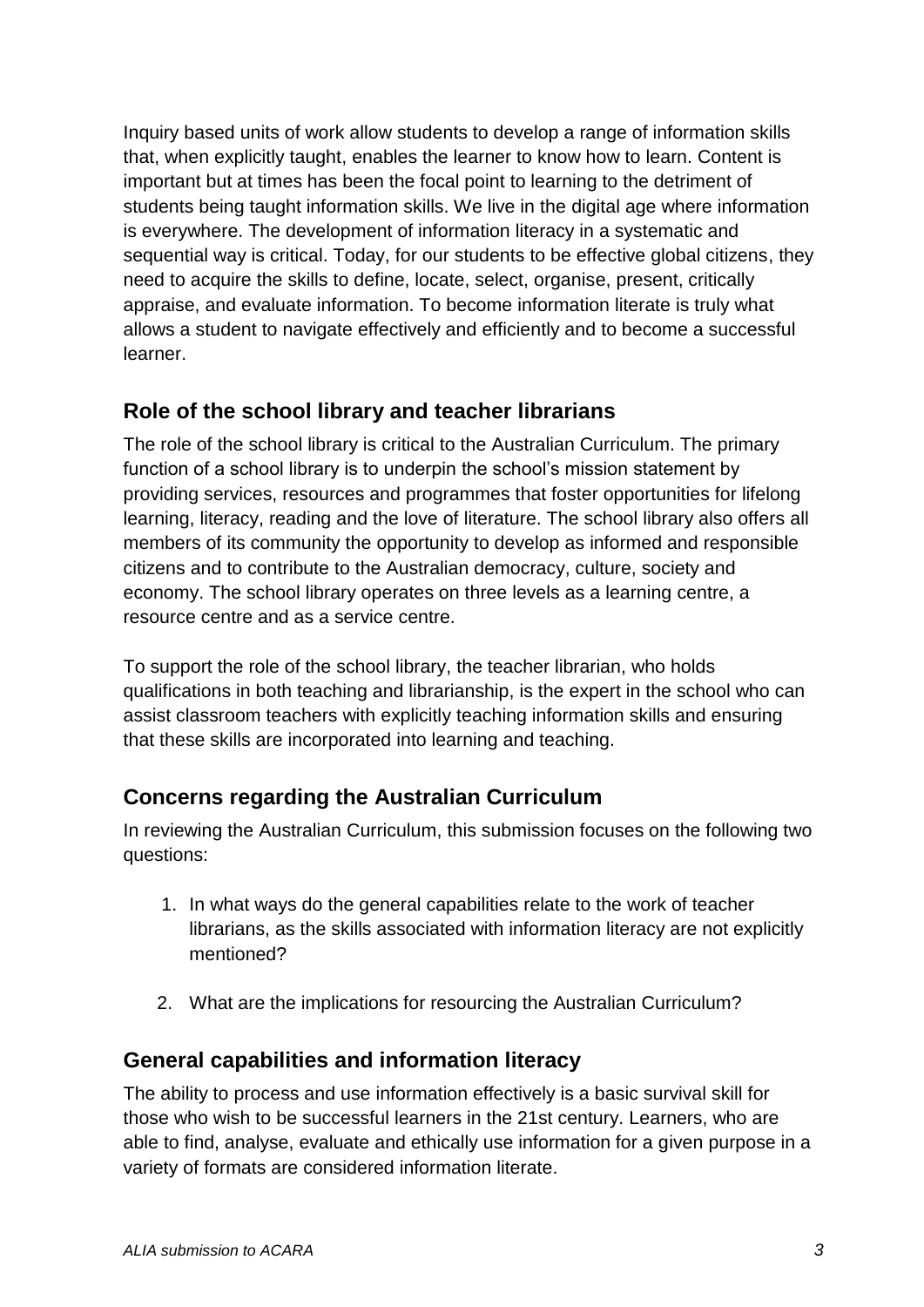Information skills must be embedded across the school curriculum and explicitly taught in the context of teaching and learning programs. Effective teacher librarians are expert in collaboratively developing and implementing such an approach.

With regard to our first question above concerning how the general capabilities relate to the work of teacher librarians, it is evident that the role of the school library and the teacher librarian is not mentioned at all within the Australia Curriculum. In particular, the development of information literacy is not clearly stated. We believe that there is a need and a commitment for the inclusion of information literacy across the whole curriculum.

Information literacy can be defined as a series of physical and intellectual steps required to complete an information task. Each step uses several information skills. This process is generally a part of learning and problem solving inside and outside the school. People tend to move backwards and forwards between the steps according to the unique requirements of each information task. Information skills are applicable to all themes and subjects. (NSW Department of Education and Training, 2007).

Information literacy is far deeper than communication skills and ICT skills and as a result should be made explicit within the context of inquiry based learning. Information literacy is part of an authentic, constructivist and resource-based learning and is most effective in a collaborative planning, teaching and reviewing model between the teacher librarian and the classroom teachers. Information literacy would certainly address several of the ten general capabilities especially those of thinking skills, ICT and literacy. Research has shown that the quality of a school library is directly correlated to the quality of its school's learning and teaching (Lonsdale, 2001).

Within the information literacy process, special attention must be given to skill development. Assisting students to move from a basic skill level to an advanced skill level over the span of their thirteen years of schooling will ensure that they become more independent and discerning users of information in all its formats and sources.

In the Australian Curriculum, these form some of the learning skills which are addressed in an integrated fashion in the *Literacy* section of the English curriculum, in the *Skills* section of the History curriculum, in the *Inquiry skills* section of the Science curriculum and in the *Problem solving and reasoning* section of the Mathematics curriculum.

Even though ICT is seen as a general capability, it is only one aspect of the information literacy process. It seems that emphasis has been placed on the learning of ICT skills to the detriment of how a student can learn information skills. Research has shown that the explicit teaching of information skills can lead to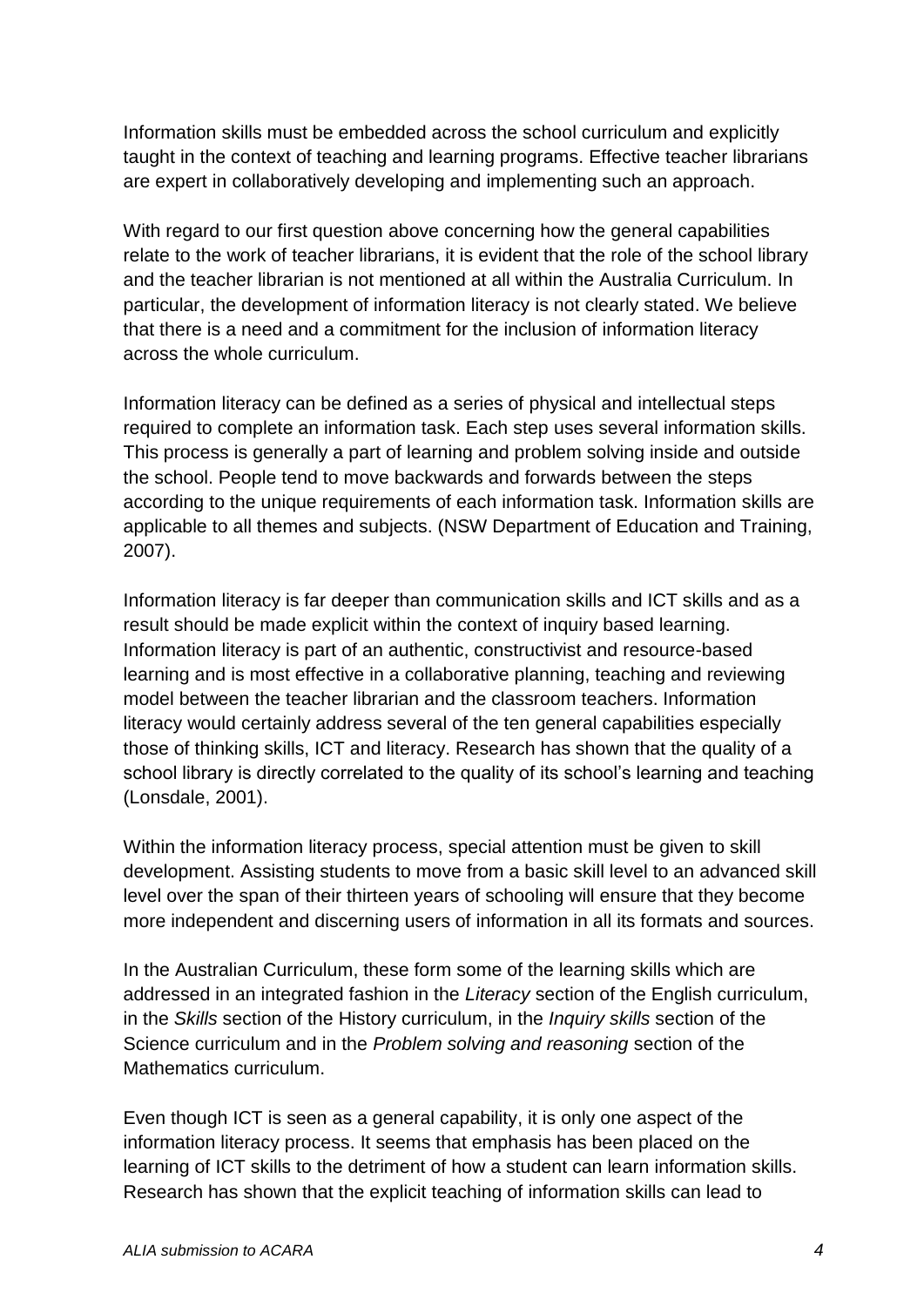higher educational outcomes (Lonsdale, 2001). When emphasis is placed on content over skill development then poor assignment task construction can result in confused meaning about the expectation of the task. It invites plagiarism which is a major problem as 'cutting and pasting' is so easy to do with digital technologies and it doesn't ensure that students understand what they have learnt nor how to use reliable, accurate and valid resources.

Teacher librarians have been well versed, for many years, about information literacy. In recent years teacher librarians have actively undertaken professional development to inform themselves about digital literacy and critical thinking skills. These two areas, together with reading and literature, also form the core business of the school library.

Teacher librarians are in the best position to lead their schools in the areas of information literacy, digital literacy and critical thinking skills. Documentation regarding the school library and teacher librarians explicitly highlights these areas.

The seminal documents include:

- *Learning for the future: developing information services for school libraries*
- *Standards of professional excellence for teacher librarians*
- *Statement on school libraries and information and communication technologies.*

The excellence of a teacher librarian is directly correlated to the quality of their school's learning and teaching. This quality of schooling is also supported by a knowledgeable principal who understands the importance of the development of information literacy over the drive to know content. Imagine, at the national level, what student achievements could be attained with a systematic and sequential approach to the development of information literacy?

We are particularly interested in the timeline for further development of and consultation on the general capabilities as this will be the area which most informs the work of the teacher librarian. Currently the ten general capabilities are listed as broad titles. A definition of each capability and an outline as to what or how that capability will look like is essential. It would also be critical to know how these capabilities will be evident in our students. How will teachers know when students have achieved the required level of each capability?

The general capabilities are seen to underpin the curriculum design in each subject specific areas; how will each one be unpacked? Will there be a continuum for each of the general capabilities?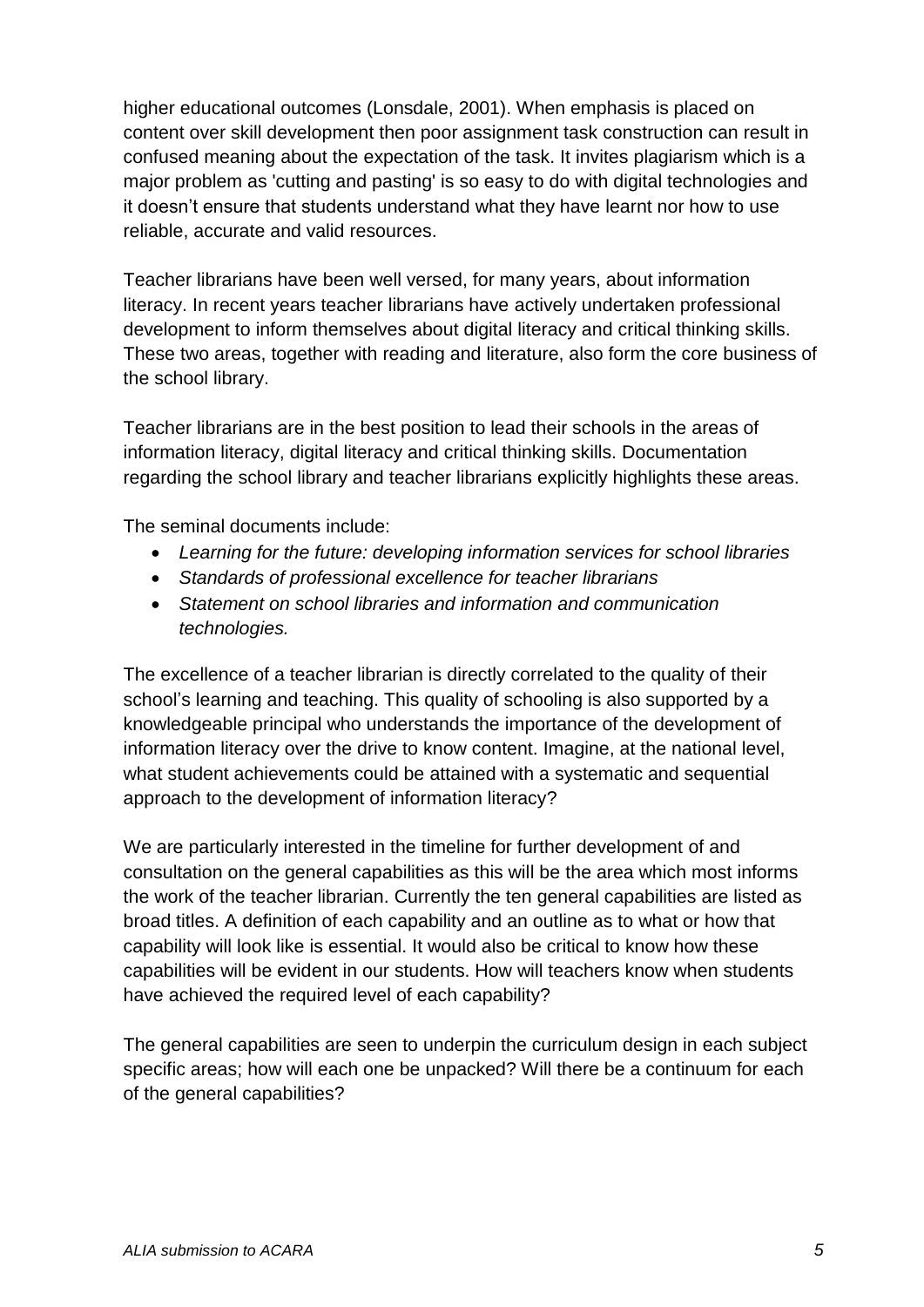# <span id="page-5-0"></span>**Resourcing the Australian Curriculum**

One of the potential issues of the Australian Curriculum is how it is to be resourced. The school library as a learning centre aims to provide materials which enrich and enhance learning and teaching. It encourages individual discovery and inquiry and provides resources and facilities for individual, paired or group research. The school library provides a variety of learning and teaching spaces for information skills, for reading and literature and for digital literacy. The school library also encourages the use of a variety of resources in various formats.

The school library aims to provide resources that ensure a balanced collection. This balance includes a variety of resources that comprise both book and non-book formats. The collection also provides sufficient resources for both students and teachers. Furthermore, the collection is organised, catalogued and housed in a systematic way for equity of access and use. Research has shown that the quality of library resources and the number of resources available per student is related to reading achievement (Lonsdale, 2001).

The Australian Curriculum is designed to cater for all Australian students. This includes catering to each student's diversity in their learning needs and styles, in their cultures, in their personal experiences and in their intellectual development. The Australian Curriculum does not explicitly cover:

- the type and formats of resources required
- the amount of resources required by students and staff
- how resources are to be provided so that equity of access and use is ensured
- what type of financial considerations may be required to provide for the most appropriate resources.

What is the expectation on how the Australian Curriculum will be resourced? Is there to be a basic resource list for all schools? Will a school and its library be able to value add to the resources required? If so, how does that affect schools who do not have the funds to value add with resources?

As teacher librarians, we are concerned that publishers may have a field day with the introduction of new texts, particularly in the form of the textbook. This type of resource could ultimately cost schools and parents a great deal of money. It is also possible that publishers or publishing houses might prey on schools or parents and promote the textbook as a must have, 'can't live without' resource to the exclusion of other worthy resources and possibly to the exclusion of the essence of the Australian Curriculum.

What thought, if any, has been given to how the textbook as a resource will be controlled? What provision has been made for the timing of a textbook to be updated or revised? There are large contracts looming for potential publishers in the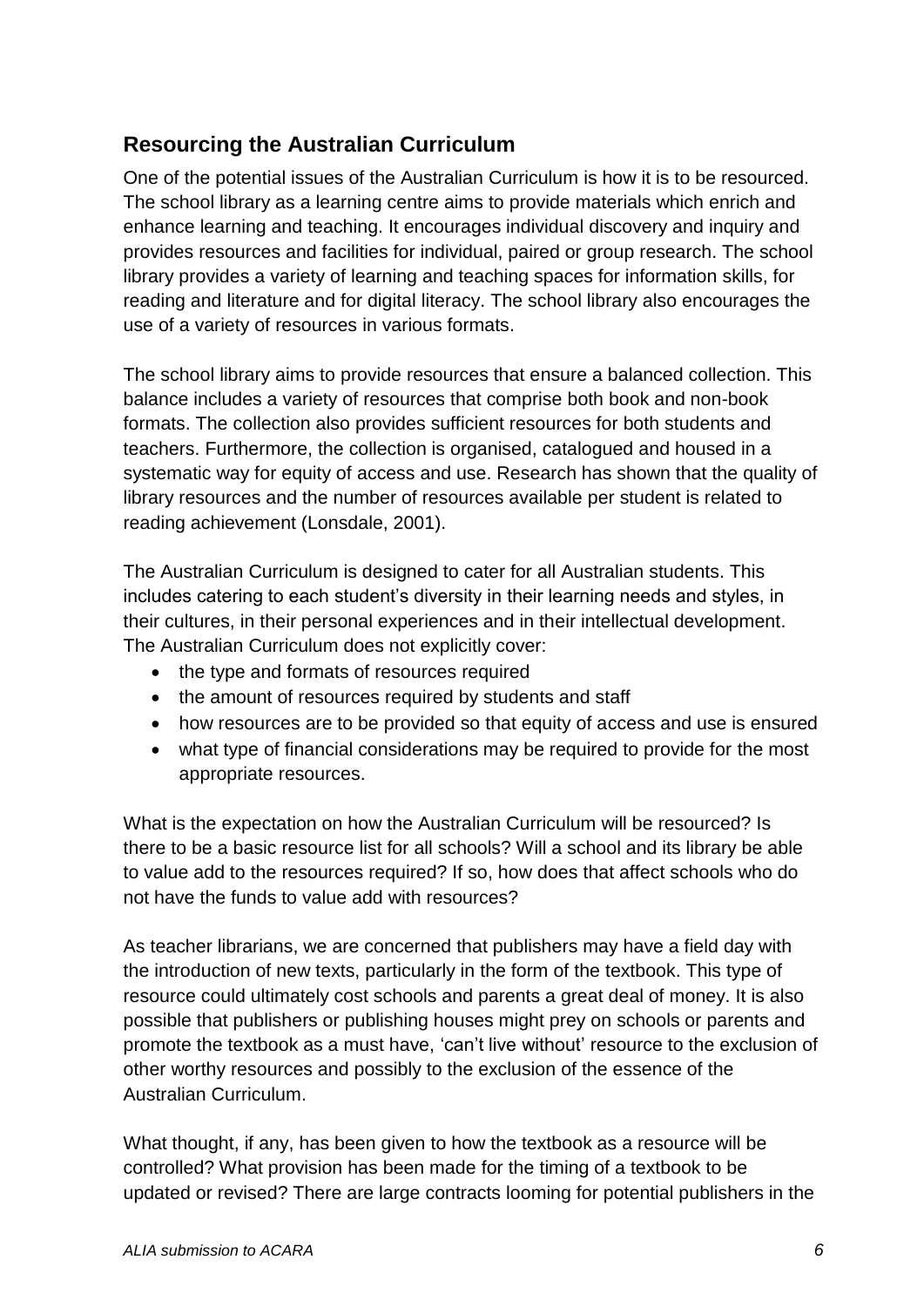cut-throat world of publishing. How will smaller publishing houses not be disadvantaged by the larger publishing houses? Currently there are state based texts being used. What relevancy will these state based texts have in the Australian Curriculum?

# <span id="page-6-0"></span>**Conclusion**

The school library and the teacher librarian will be integral to the implementation of the Australian Curriculum. The integration of information literacy into the curriculum and the explicit teaching of information skills are essential to ensure that students will be independent, discerning lifelong learners. Adding more information to the general capabilities will enhance teachers' understanding and expectations of how students will attain them. Outlining the types of resources required and the process for their provision will give schools the ability to value add to the Australian **Curriculum** 

ALIA welcomes the opportunity to provide further input and assistance in the areas of information literacy, information skills and resources. We look forward to the opportunities that the Australian Curriculum will bring.

#### **Submitted by:**

Sue Hutley Executive Director Australian Library and Information Association 9-11 Napier Close, Deakin ACT 2600 [sue.hutley@alia.org.au](mailto:sue.hutley@alia.org.au) ph 02 6215 8215 mob 0412 764 922

ALIA website: [http://www.alia.org.au](http://www.alia.org.au/)

### <span id="page-6-1"></span>**Bibliography**

ALIA/ASLA 2001, *Learning for the future: developing information services in*  schools, 2<sup>nd</sup> ed. Curriculum Corporation, Carlton.

ALIA/ASLA 2005, *Standards of professional excellence for teacher librarians* ALIA, Canberra.

*ALIA/ASLA Statement on guided inquiry and the curriculum* amended 2009 [online] at<http://www.asla.org.au/policy/guided.inquiry.curriculum.htm>